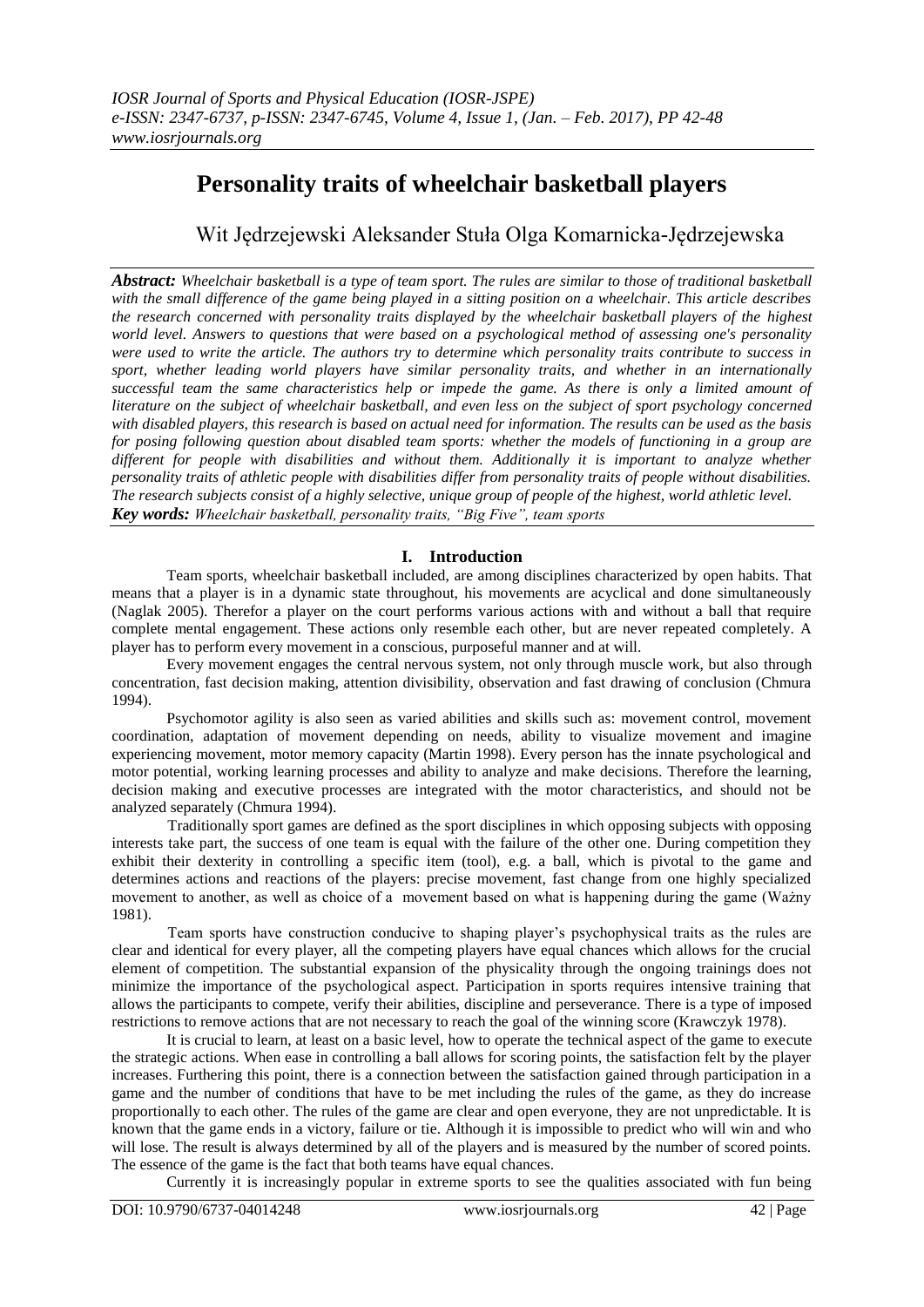substituted with qualities associated with work. It is connected to the role that sport plays in people's lives, the amount of time that is needed to get ready for work. The ubiquitous professionalization and commercialization of sport (including disabled sport) changes the game from fun to work (Krawczyk 1978).

Every sport makes one try to play in a more efficient way. To accomplish that it is necessary for a process to take place that includes making right decisions and taking right actions. A situation during a game stimulates one and provokes them to a specific action and that action changes the situation on the court. Regulation of stimulation is effective when stimulation correlates with the emotional reactiveness and the possibility of reworking stimulation. When stimulation is kept up on an optimal level it allows for the highest agility possible. The problem has to be found, analyzed, ways to solve it need to be found, results assessed. All of these processes have to take place in the shortest time. That allows for the most efficient actions.

Qualities like repeatability, wide array of possible actions, spontaneity, empathy, ability to create situations, have substantial influence on physical agility. Sport is connected to long lasting and regular activity, and actions during the games are varied and freeform. Specific sports differ from each other when it comes to stimulation, which justifies the search for influence of the psychological elements like personality traits and disposition.

#### **Research objective**

The goal of this paper is to assess the characteristics of the six best wheelchair basketball players of the Polish national team.

## **II. Materials and methods**

The research has been conducted on a group of six players of the Polish national team before the European Tournament in Adana (Turkey) in 2009. Polish national team took home fourth prize (the best result in team's history). Additionally they secured a spot and advanced to the World Championship in 2010, where the team placed six. As the result they came in fourth during the European Championship in Nazareth (Israel) in  $2011$  and were  $8<sup>th</sup>$  during the Paralympic Games.

The Polish national team consists of world leading players that specialize in wheelchair basketball.

#### II.1 **Methods**

For the purpose of this research the NEO-FFI questionnaire has been used. The questionnaire measures the five basic factors of personality considered to be the most universal: openness to experience, conscientiousness, extraversion, agreeableness, and neuroticism. The five-factor personality model (the socalled "big five") is considered to be the most popular approach for describing human personality (in characteristics) in modern psychology (Szarota 1995). The concept has extensive practical value in the assessment of personality traits.

The basis of the "big five" consists of a hypothesis according to which the most important individual differences are coded in the language. That is why the analysis of the language that we use to describe ourselves and others may be used to identify the personality traits that are distinguished as the "big five".

Research presented in this paper has been based on the "big five" model by Costa and McCrae(1992), that was created with the use of standardized personality questionnaires.

The paper presents a summary of the personality traits distinguished by Costa and Mccrae as the "big five". People characterized by a high level of neuroticism tend to be emotionally unbalanced, intensive and experience mood swings, they lack composure when faced with danger and have limited abilities to cope with stress.

People characterized by a high level of extraversion tend to be in a good mood, intensively engage in social activities, are sociable, talkative and optimistic, have fun, seek intensive experiences, have a lot of stamina.

High level of openness to experience results in curiosity about the world, desire for new experiences, independence, creativeness, unconventionality, interest in culture and art, aesthetic sensitivity and tolerance.

Agreeableness presents itself through positive attitude towards people, interpersonal orientation, empathy, cooperative attitude, tendency to help other people.

People characterized by a high level of conscientiousness are organized, punctual, dependable, compulsive, exhibit perseverance when it comes to achieving their goals, need to achieve high social status, they are workaholics and perfectionists.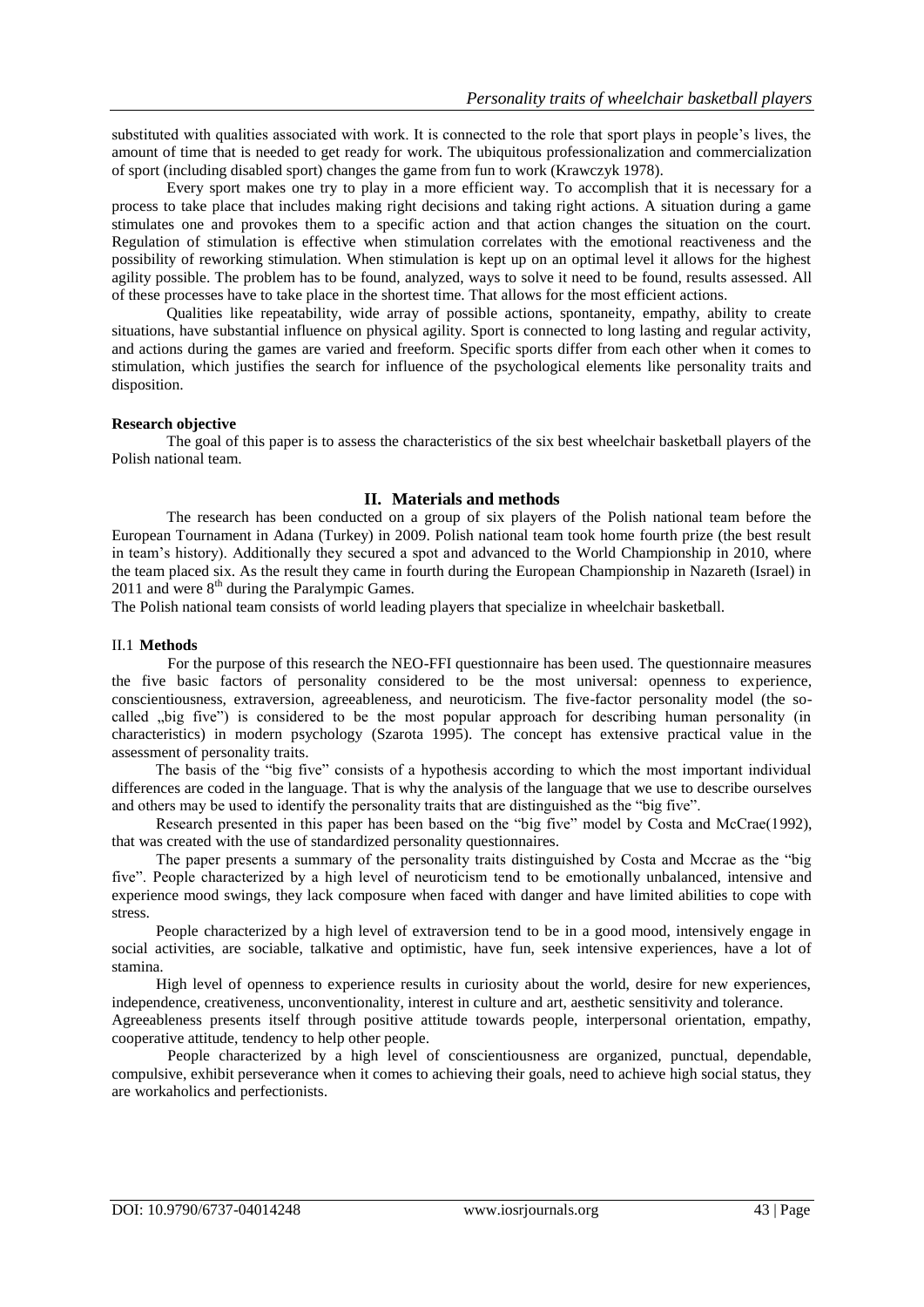## **III. Results**

#### III.1**A.M. (no 6) 1.5 points**

The conducted research indicates that the person received high scores in the following categories: conscientiousness, agreeableness and extraversion. The raw scores were: CON-36, EX-32, AGR-29. The standard scores were: CON-8, EX-6, AGR-6. On the scale of openness OP-18 and the standard score of OP-2, the subject received a low score which indicates weak qualities despite moderate score (17-19) in the confidence interval. People characterized by a low level of openness tend to be conservative when it comes to their value system, but the level of openness itself may be modified by the environment and situations in which the subject participates. The subject displayed an average level of neuroticism. The analysis of the above mentioned research indicates that the subject displays characteristics consistent with consciousness, agreeableness and extraversion therefore is a person who is punctual, dependable, optimistic, tends to have fun, likes to keep company and is in a good mood. Low level of agreeableness may be connected to the development of an independent personality.



**Fig. 2** Standard score A.M.

#### III.2**K.P (no 7) 1.0 points**

The conducted research indicates that the person received high scores in the following categories: extraversion and agreeableness. The raw scores were: CON-38, EX-36. The standard scores were: CON-8, EX-8. On the scales of openness and agreeableness the subject got a moderate result which excludes these characteristics as personality traits of the subject. Low score in neuroticism, the raw score: NEU-9, the standard score: NEU-2 which means that the subject does not experience negative emotions such as anger, exasperation, sense of guilt often. In the analysis of the aforementioned research it is evident that the subject exhibits personality traits such as: extraversion and conscientiousness which means that the person is punctual, dependable, optimistic, tends to have fun, likes to keep company and is in a good mood.



**Fig. 3** Raw score K.P.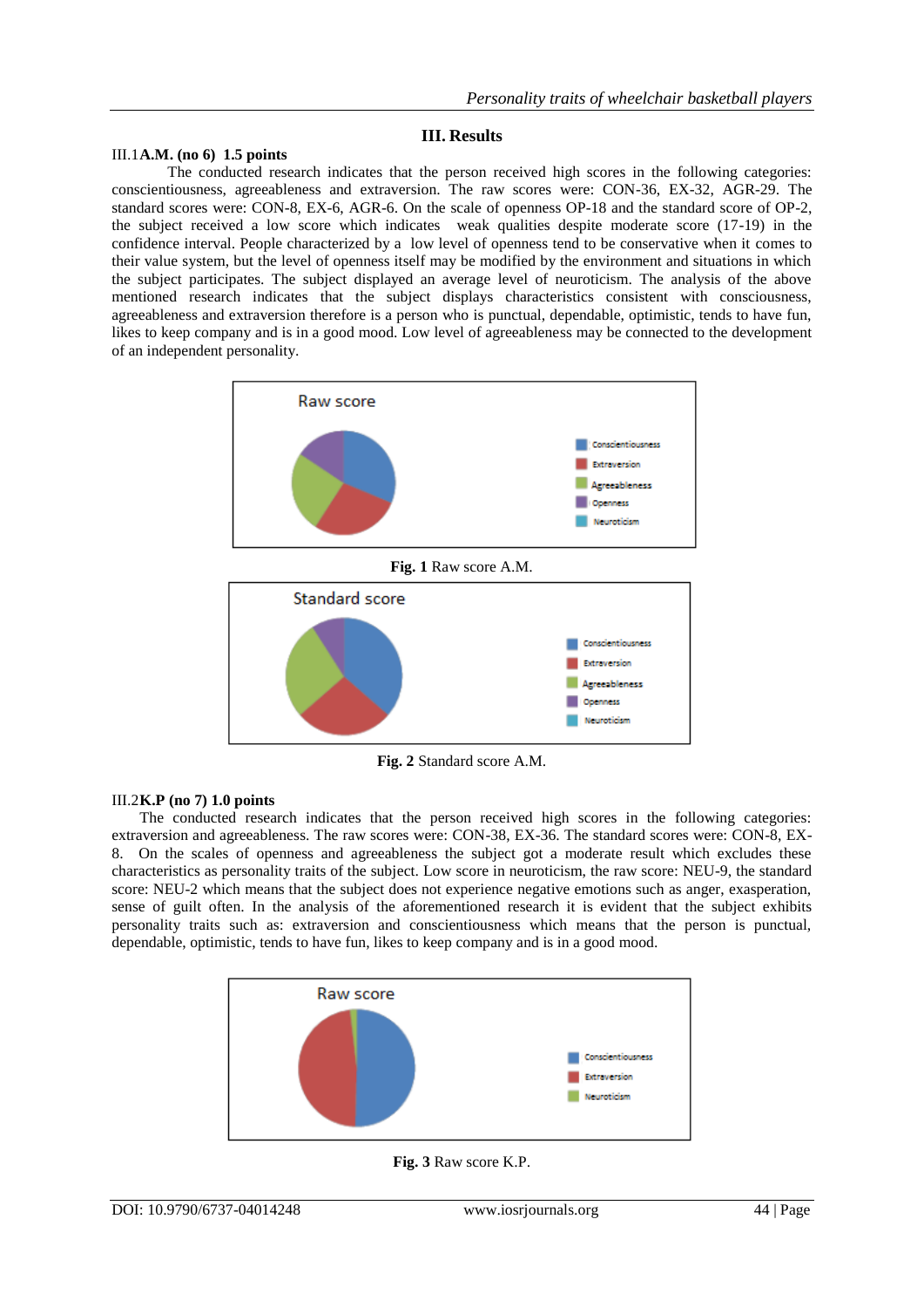

**Fig. 4** Standard score K.P.

## III.3**J.C (no 15) 3.0 points**

The conducted research indicates that the person received a high score in extraversion. The raw score: EX-41. The standard score: EX-10. On the scales of agreeableness and conscientiousness the subject received high scores. The raw scores: AGR-36, CON-38. The standard scores: AGR-8, CON-8. The lowest scores were received on the scales of openness and neuroticism. The raw scores: OP-11, NEU-7, the standard scores: OP-1, NEU-2 which means that the subject does not experience negative emotions such as anger or guilt often. People characterized by a low level of openness tend to be conservative when it comes to their value system, but the level of openness itself may be modified by the environment and the situations in which the subject participates. The analysis of the aforementioned research indicates that the subject presents qualities consistent with extraversion, agreeableness and conscientiousness like punctuality, dependability in a workplace, optimism, tendency to have fun, sociability, good mood and connected to altruism, positive attitude towards other people and high level of trust towards others. It is important not to look at this quality without deeper understanding. As in the case of openness to experience, the situational context seems to be important.



**Fig. 6** Standard score J.C.

## III.4**M.B (no 12) 1.0 points**

The conducted research indicates that the subject received high scores on the extraversion scale. The raw score was: EX-35, the standard score was EX-8. On the scales of openness and conscientiousness the subject received medium-high scores. The raw scores were: OP-28, CON-34, the standard scores were: OP-6, CON-6. The subject received the lowest scores on the scales of agreeableness and neuroticism. The raw scores: AGR-25, NEU-9, the standard scores: AGR-4, NEU-3 which means that the subject does not experience negative emotions such as anger, exasperation or sense of guilt often. Low level of agreeableness is characteristic of the people who are critical, distanced and sceptical. Their individualism and need to be different mean that they almost always have an opinion on a given subject. They also think that every person has a right to have their own opinion and that a healthy dose of competition is crucial to every endeavour. The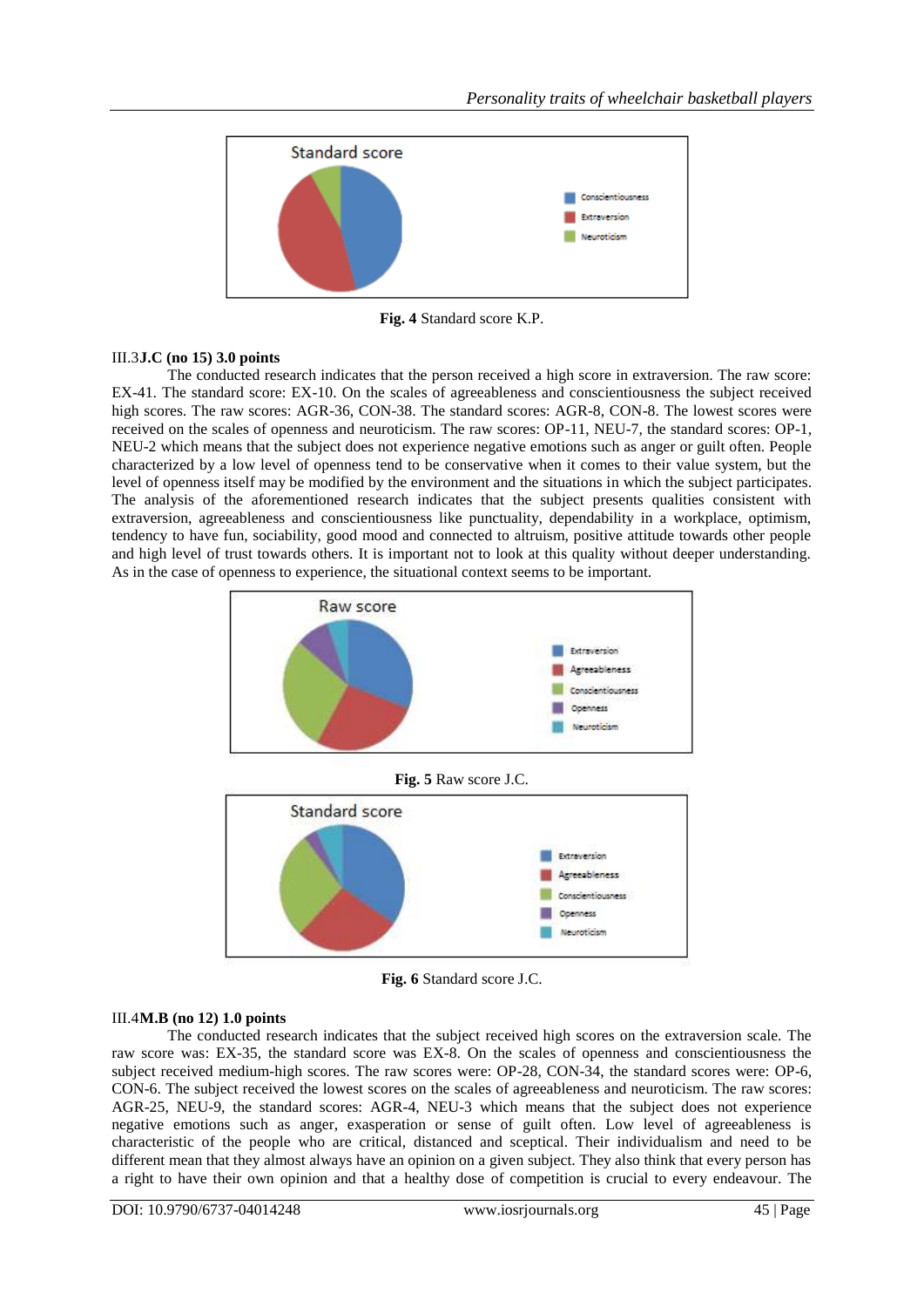analysis of the aforementioned research shows that the subject presents character traits connected to extraversion, conscientiousness and openness, the subject is someone who is optimistic and in a good mood, has fun, prefers to function in social situations, has a tendency to look for new life experiences, but also to interpret them with a positive spin. People who exhibit a high level of openness are curious of the world, open to explore, have a wide array of interest, and also (according to the authors) have lives richer with experiences. It is noteworthy that this aspect is clearly connected to intellectual qualities; ability to learn, perceive and have a specific way of thinking. Additionally the subject may be inclined to participate in varied activities, achieve goals, and be engaged in human interactions.



**Fig. 8** Standard score M.B.

## III.5**P.L(no 11) 4.5 points**

The conducted research indicates that the subject presented high scores on the scales of extraversion, conscientiousness, openness. The raw scores: CON-37, EX-30, OP-30. The standard score: CON-7, EX-7, OP-7. On the neuroticism scale the subject received a medium score which exclude this trait as an important one. The subject received a low score on the agreeableness scale, the raw score: AGR-25, the standard score: AGR-4. Low level of agreeableness is characteristic of the people who are critical, distanced and sceptical. Their individualism and need to be different mean that they almost always have an opinion on a given subject. They also think that every person has a right to have their own opinion and that a healthy dose of competition is crucial to every endeavour. The analysis of the aforementioned research shows that the subject presents character traits connected to extraversion, conscientiousness and openness, the subject is someone who is predominantly punctual and dependable in a workplace, tends to have fun, prefers to keep company and is optimistic and in a good mood. People who exhibit a high level of openness are curious of the world, open to explore, have a wide array of interest, and also (according to the authors) have lives richer with experiences. It is noteworthy that this aspect is clearly connected to intellectual qualities; ability to learn, perceive and have a specific way of thinking.



**Fig. 9** Standard score P.Ł.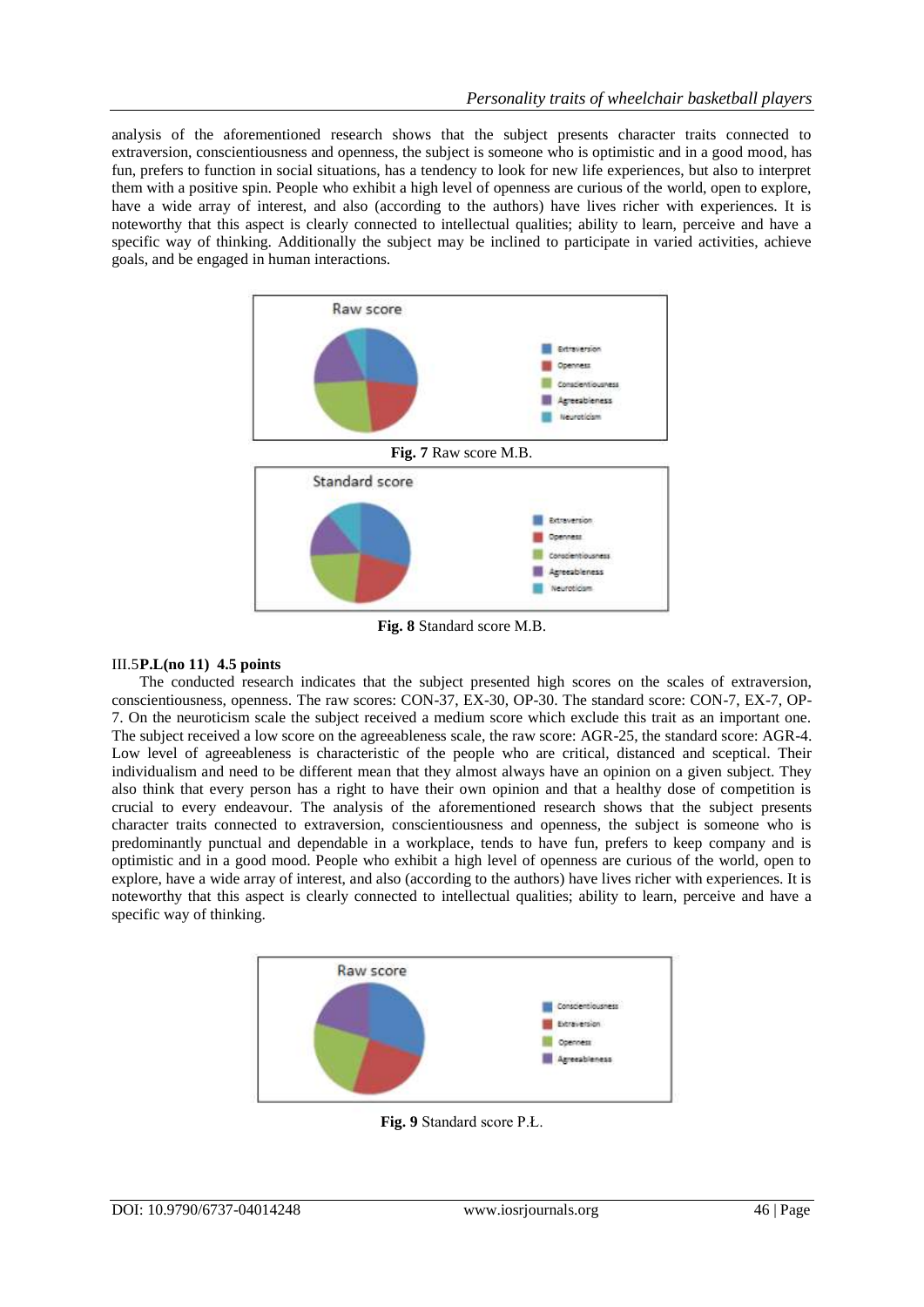

**Fig. 10** Standard score P.Ł.

#### III.6**M.F (no 5) 4.0 points**

The conducted research has shown that the subject got high scores on the scales of extraversion, conscientiousness. The raw score was: CON-31, EX-35. The standard score CON-6, EX-8. On the scales of openness and agreeableness the subject received low scores, the raw scores: OP-25, AGR-20, the standard scores: OP-4, AGR-3. People characterized by a low level of openness tend to be conservative when it comes to their value system, but the level of openness itself may be modified by the environment and situations in which the subject participates. Low level of agreeableness is characteristic of the people who are critical, distanced and sceptical. Their individualism and need to be different mean that they almost always have an opinion on a given subject. They also think that every person has a right to have their own opinion and that a healthy dose of competition is crucial to every endeavour. The analysis of the aforementioned research shows that the subject presents character traits connected to extraversion and conscientiousness the subject is someone who is predominantly punctual and dependable in a workplace, tends to have fun, prefers to keep company and is optimistic and in a good mood.



**Fig. 11** Standard score M.F.



**Fig. 12** Standard score M.F.

## **IV. Discussion**

Psychomotor agility of a person defines their ability to perform certain movements in the situations that require the entire body to move with the engagement of one's consciousness (Geblewiczowa 1965). The crucial aspect of every sport is the participation of human subjects who, in the reality of an arena, abide by the rules that pertain to every player when they make their decisions and take action bound by the strict array of possibilities. The characteristics and type of the game adjust the amount of effectiveness of the subject's participation in the game and the meaning of the rules that limit their freedom of action.

Martin (1988) states that the psychomotor agility combines many abilities: movement control, movement coordination, adaptation of physical movement. Every element is connected to the psychological and motoric capabilities of a player.

Chmura (1994) says that it is possible to observe only the aspects of individual's motor behavior that are determined by psychological traits. That leads to finding a connection between personality traits and cognitive, decision-making and executive processes.